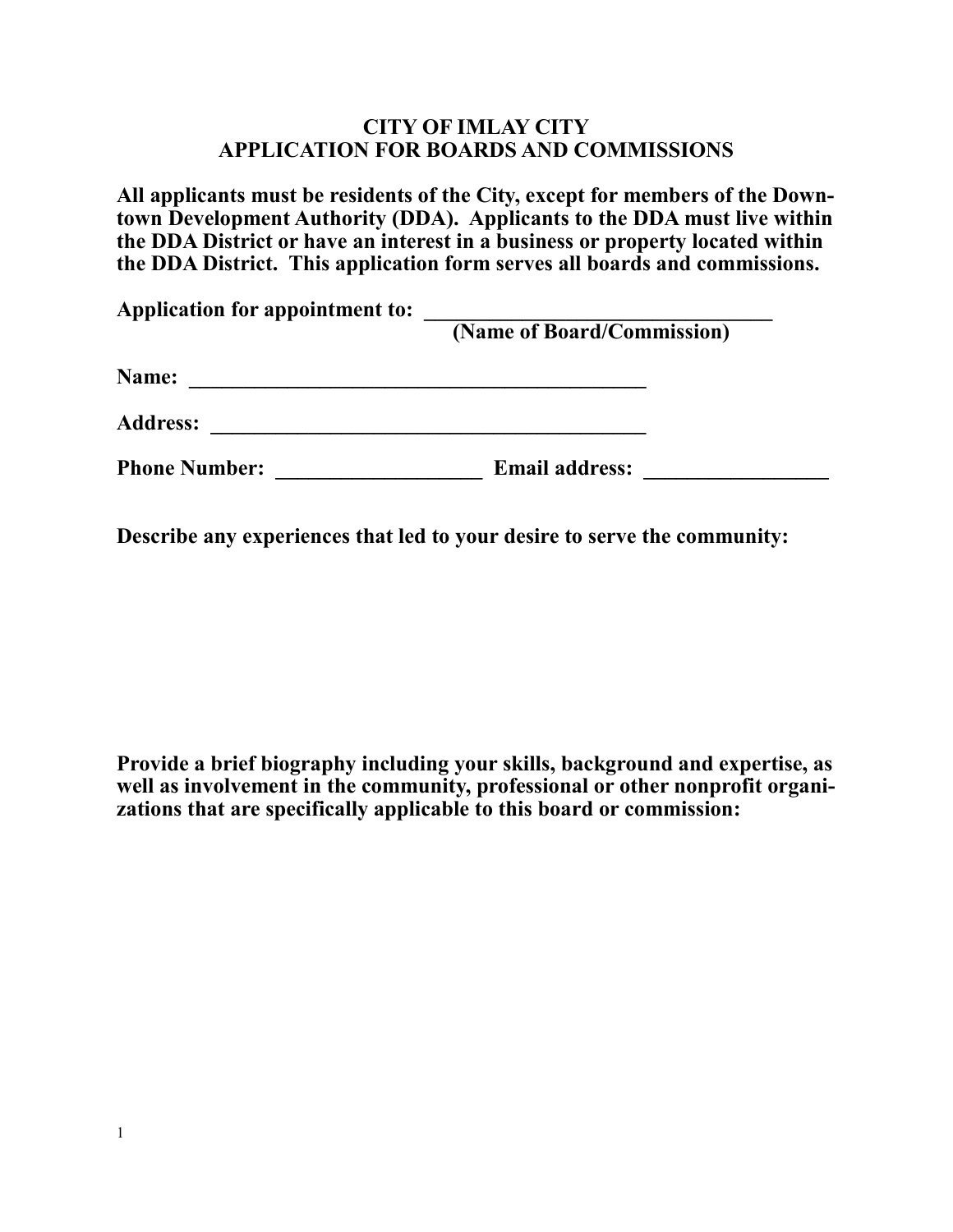# **CITY OF IMLAY CITY**

Employment: List your most recent employment experiences.

| Dates of<br>Employment | <b>Company Name/</b><br>Location | <b>Position</b> | <b>Job Description</b> |
|------------------------|----------------------------------|-----------------|------------------------|
|                        |                                  |                 |                        |
|                        |                                  |                 |                        |
|                        |                                  |                 |                        |

Education: List your most recent educational experiences.

| <b>Educational Institution/</b><br><b>School</b> | <b>Certificate/Degree Received</b> | Area(s) of Study |
|--------------------------------------------------|------------------------------------|------------------|
|                                                  |                                    |                  |
|                                                  |                                    |                  |

Supplemental Information: Please review the attached "Boards and Commissions Application Attachment" for the desired qualifications for each board and commission. Check the appropriate box or boxes to indicate whether you have experience or professional credentials that may be needed to fill a specific seat.

Some boards and commissions are a mix of citizens with certain qualifications and others are citizens representing the general public. Even if you do not have any of the experience or professional background listed below, the community urges you to apply for consideration. The community needs citizens with diverse backgrounds on its boards and commissions.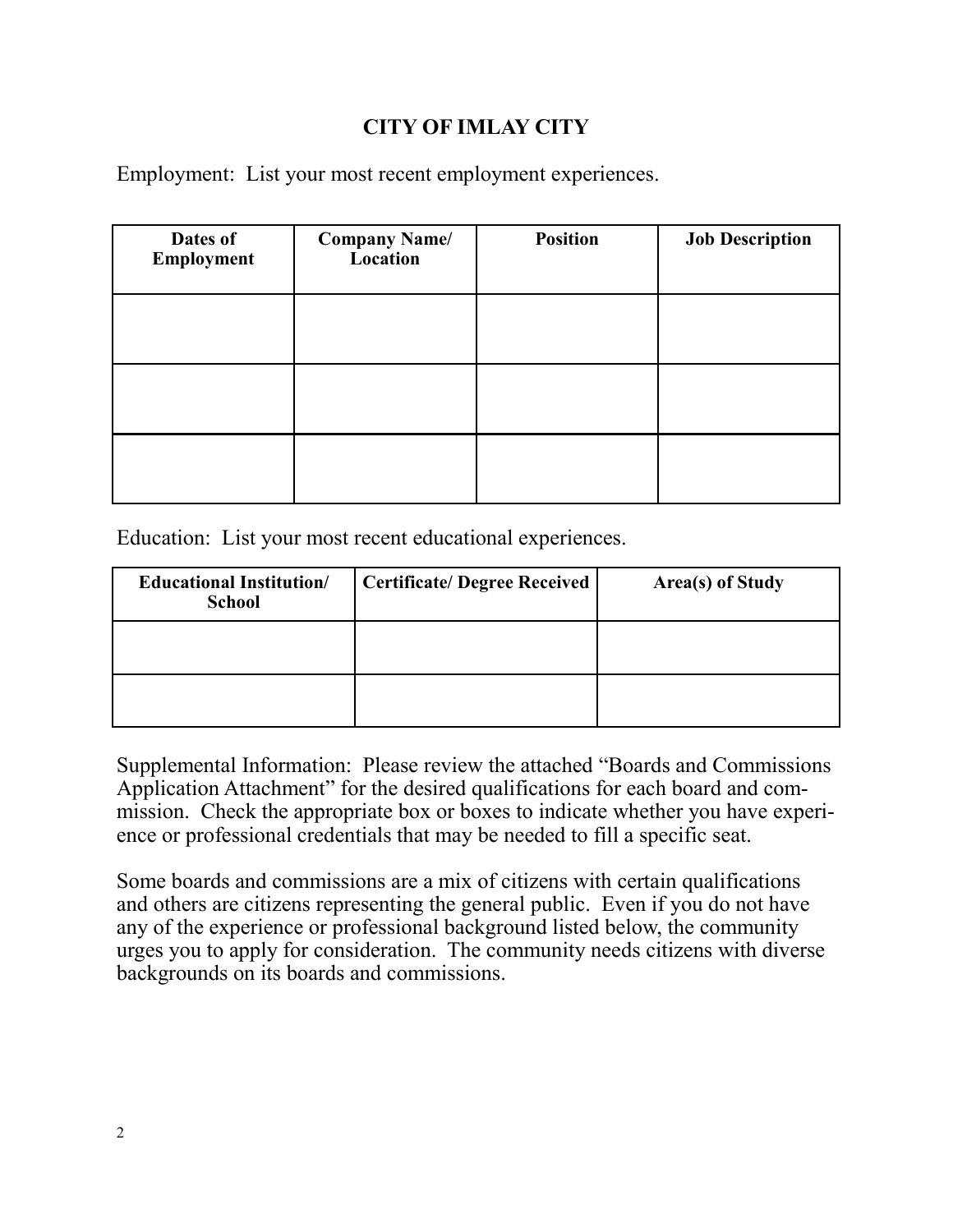## **BOARD AND COMMISSION APPLICATION ATTACHMENT**

#### **Board of Review**

Members are appointed by the City Commission. Members must be tax payers of the city and have been residents of the city for not less than three (3) years. Experience and/or training in matters related to real estate is preferred but not required. Please check below if you have experience in:

\_\_\_Banking/Finance

\_\_\_Property Appraisal/Assessing

Real Estate/ Development/Law

#### **Lamb Steele Board**

Four members are appointed by the City Commission or City Manager and approved by City Commission and two members are recommended by the tenants of the building and approved by the City Commission. Please check below if you have experience in:

| Aging Issues      | Marketing/Branding   |
|-------------------|----------------------|
| Grant/Endowments  | Wellness Programming |
| Finance/Budgeting |                      |

### **Downtown Development Authority**

Members shall be appointed by the Mayor. Not less than a majority of the members shall be persons having an interest in property located in the downtown district. Please check below if you have experience in:

New Business Development

\_\_\_Business Recruitment and Retention

\_\_\_Marketing and Promotion

Real Estate Development

\_\_\_Banking/Finance

## **Parks and Recreation**

Members are appointed by the City Commission. Members should be qualified by experience and/or training in a variety of disciplines. Please check below if you have experience in:

| Advertising/Marketing/Public Relations |                              |
|----------------------------------------|------------------------------|
| Banking/Finance                        | <b>Public Administration</b> |
| Fitness/Recreation                     | Physical Education           |
| Forestry                               | Landscape Architecture       |
| Land Use Planning                      |                              |

## **Housing Board of Appeals**

Members shall be appointed by the Mayor and confirmed by the City Commission. Members should be qualified by experience and/or training in matters related to the housing industry, property management and/or neighborhood preservation. Please check below if you have experience in:

Residential Real Estate Policymaking

Building Construction Housing Development

Property Appraisal/Assessing

Property Management/Leasing

### **Planning Commission**

Members shall be appointed by the Mayor with the approval from the City Commission. Members shall be qualified electors of the city representing different professions and occupations. Interest or training in land use related issues is beneficial. Please check below if you have experience in:

 \_\_\_Architecture/Landscape Architecture \_\_\_Building Construction \_\_\_Civil Engineering Land Use Planning Real Estate Development